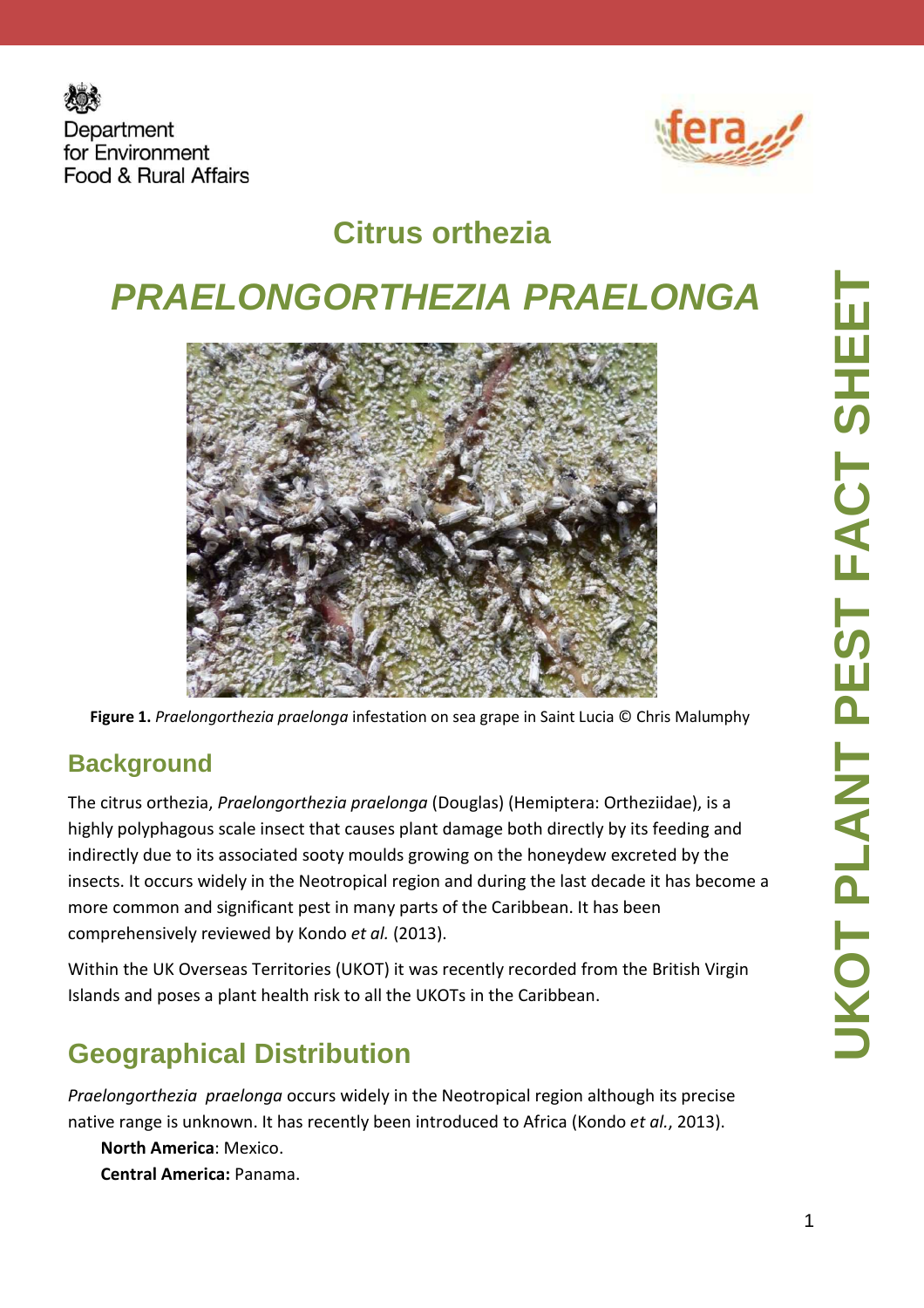**South America:** Argentina; Brazil; Colombia; Ecuador; Guyana; Peru; Venezuela. **Caribbean**: Antigua and Barbuda; Barbados; Bolivia; British Virgin Islands; Dominica; Grenada; Guadeloupe; Jamaica; Marie-Galante; Martinique; Puerto Rico and Vieques Island; St. Barthélemy; St. Martin; Trinidad and Tobago; US Virgin Islands.

**Africa**: Democratic Republic of Congo; Republic of Congo.

#### **Host Plants**

*Praelongorthezia praelonga* is highly polyphagous and has been recorded feeding on more than 180 host plant species in 50 plant families, including many crop, ornamental and native plants (Kondo *et al*., 2013). It shows a preference for the Asteraceae, Euphorbiaceae, Fabaceae and Malvaceae.

**Acanthaceae**: *Graptophyllum* sp., *Hemigraphis colourata*, *Pseuderanthemum atropurpureum*, *Sanchezia* sp., *S. nobilis*, *Thunbergia* sp., *T. speciosa*. **Amaranthaceae**: *Achyranthes* sp., *Alternanthera dentata rubiginosa*, *Amaranthus* sp.. **Anacardiaceae**: *Anacardium occidentale*, *Mangifera indica*, *Mangifera* sp.. **Annonaceae**: *Annona muricata*. Apiaceae: *Petroselinum crispum*, *Pimpinella anisum*. **Apocynaceae**: *Cryptostegia madagascariensis*, *Plumeria alba*, *P. rubra*. **Araceae**: *Anthurium andreanum*, *A. cordatum, Anthurium* sp., *Philodendron* sp.. **Araliaceae**: *Hedera helix*, *Schefflera arboricola*, *Schefflera* sp.. **Arecaceae**: *Cocos nucifera*. **Asparagaceae**: *Dracaena* sp.. **Asteraceae**: *Ageratum conyzoides*, *Baccharis* sp., *Bidens pilosa*, *Chrysanthemum morifolium, Coreopsis grandiflora*, *Conyza* sp.; *Dahlia* sp., *Eupatorium* sp., *Sphagneticola trilobata*, *Sphagneticola* sp., *Vernonia cinerea*, *V. squamulosa*, *Vernonia* sp., *Wedelia paludosa*, *Wedelia* sp.. **Bignoniaceae**: *Spathodea campanulata*, *Tabebuia* sp., *Tecoma speciosa*. **Begoniaceae**: *Begonia* sp.. **Boraginaceae**: *Cordia corymbosa*. **Bromeliaceae**: *Ananas comosus* var. *comosus*, *Ananas sativus*, *Tillandsia aeranthos*. **Cactaceae**: *Cactus* sp.. **Caprifoliaceae**: *Lonicera* sp.. **Caricaceae**: *Carica papaya*, *Carica* sp.. **Combretaceae**: *Terminalia catappa*. **Commelinaceae**: *Commelina benghalensis*. **Convolvulaceae**: *Merremia dissecta, Ipomoea carnea*, *I. fistulosa*. **Cucurbitaceae**: *Cucurbita pepo*, *C. moschata*, *C. charantia*. **Euphorbiaceae**: *Acalypha wilkesiana*, *Acalypha* sp., *Codiaeum variegatum*, *Croton* sp., *Euphorbia tirucalli*, *Euphorbia* sp., *Jatropha integerrima*, *Manihot esculenta*, *M. utilissima*, *Sapium* sp..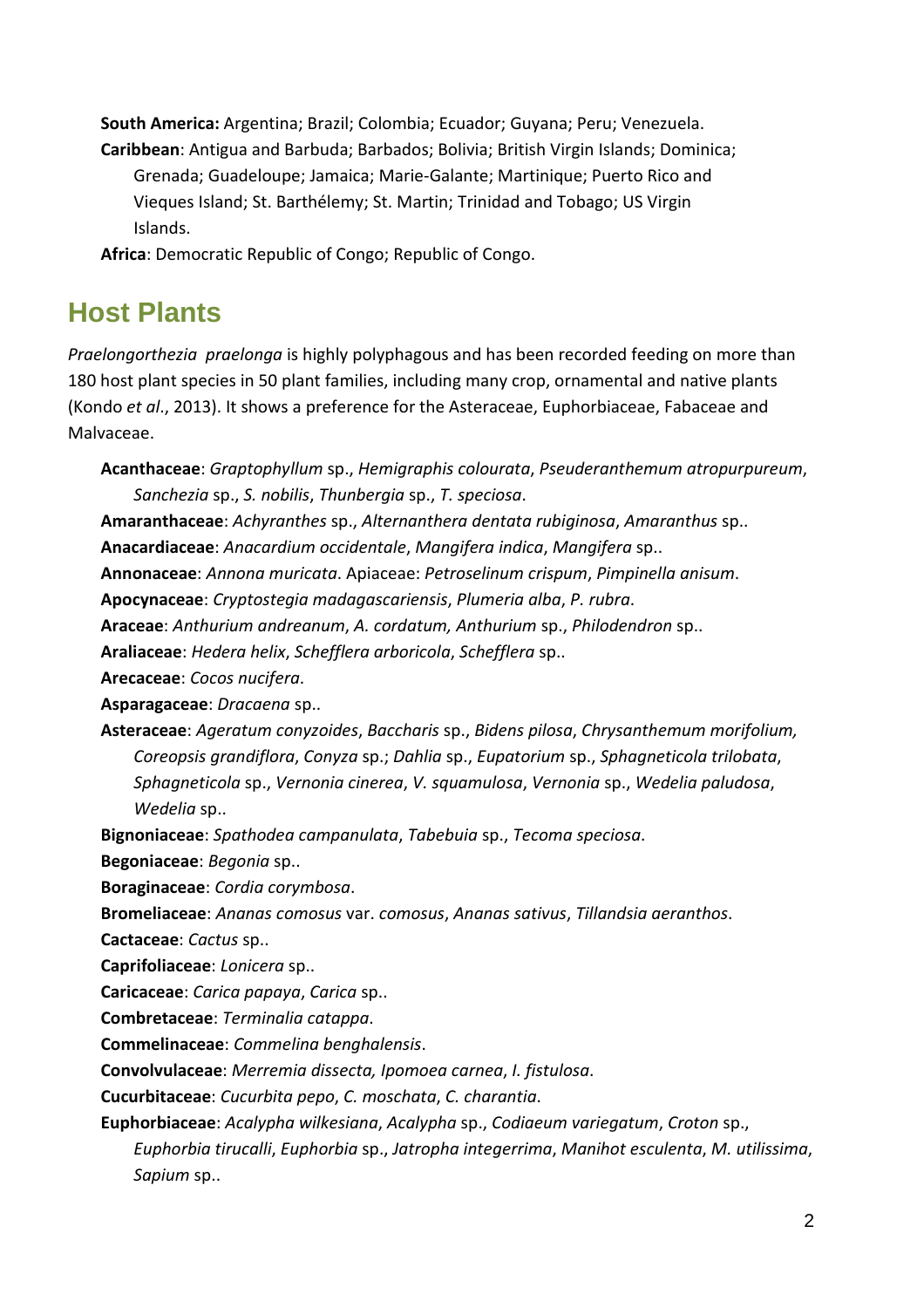**Fabaceae**: *Bauhinia alba, B. variegata*, *B.* sp., *B. monandra*, *Caesalpinia peltophoroides*, *Cajanus indicus*, *Cajanus* sp., *Cassia* sp., *Centrosema virginianum*, *Gliricidia sepium*, *Gliricidia* sp., *Haematoxylum campechianum*, *Haematoxylum* sp., *Indigofera hirsuta*, *Macroptilium* sp., *Mimosa pudica*, *Pterocarpus violaceus*.

**Gesneriaceae**: *Besleria* sp..

**Goodeniaceae**: *Scaevola plumieri*.

**Lamiaceae**: *Aegiphila pernambucensis*, *Coleus blumei*, *Coleus* sp., *Hyptis* sp., *Leonotis nepetifolia*, *Mentha piperita*.

**Lythraceae**: *Lawsonia inermis*.

**Loranthaceae**: *Loranthus* sp..

- **Malpighiaceae**: *Byrsonima sericea*, *Malpighia emarginata*, *M. glabra*, *Malpighia* sp..
- **Malvaceae**: *Dombeya acutangula*, *Gossypium* sp., *Hibiscus rosa-sinensis*, *H. syriacus*, *H.* 
	- *tiliaceus*, *Malvastrum coromandelianum, Malvastrum* sp., *Malvaviscus* sp., *Sida urens*, *S. rhombifolia*, *Sida* sp., *Theobroma cacao*, *Triumfetta semitriloba*.

**Moraceae**: *Artocarpus altilis*, *A. heterophyllus*, *Ficus canonii*.

**Myrtaceae**: *Eugenia jambos*, *E. uniflora*, *Psidium guajava*, *P. araca*, *P.* sp..

**Nyctaginaceae**: *Bougainvillea spectabilis*, *Bougainvillea* sp., *Mirabilis jalapa*, *Pisonia* sp..

- **Passifloraceae**: *Passiflora edulis, P. quadrangularis*.
- **Phyllanthaceae**: *Breynia nivosa*, *Phyllanthus distichus*, *P. corcovadensis*, *Phyllanthus* sp..

**Piperaceae**: *Peperomia* sp., *Piper marginatum, P. nigrum, Piper* sp..

**Plumbaginaceae**: *Plumbago coerulea*.

**Poaceae**: *Brachiaria purpurascens*, *Digitaria insularis*, *Panicum plantagineum*, *P.* sp., *Saccharum* sp..

**Polypodiaceae**: *Polypodium vacciniifolium*.

**Polygonaceae**: *Coccoloba uvifera*, *Coccoloba* sp., *Triplaris felipensis*, *T. surinamensis, Triplaris*  sp..

**Portulacaceae**: *Portulaca* sp..

**Rosaceae**: *Eriobotrya japonica*, *Rosa* sp..

**Rubiaceae**: *Coffea arabica*, *C. canephora*, *Coffea* sp., *Gardenia florida*, *G. jasminoides*, *Ixora coccinea*, *I.* sp., *Paederia* sp., *Pentas* sp..

**Rutaceae**: *Citrus aurantium*, *C. latifolia*, *C. limonia*, *C. limetta*, *C. paradisi*, *C. reticulata*, *C. sinensis*, *C. sinensis*, *Citrus* sp., *Fortunella* sp..

**Sapindaceae**: *Talisia esculenta*.

**Sapotaceae**: *Achras sapota*.

**Solanaceae**: *Brunfelsia* sp., *Capsicum frutescens*, *Capsicum* sp., *Solanum asperum*, *S. balbisii*, *S. tuberosum*.

**Verbenaceae**: *Durante repens*.

**Violaceae**: *Viola* sp..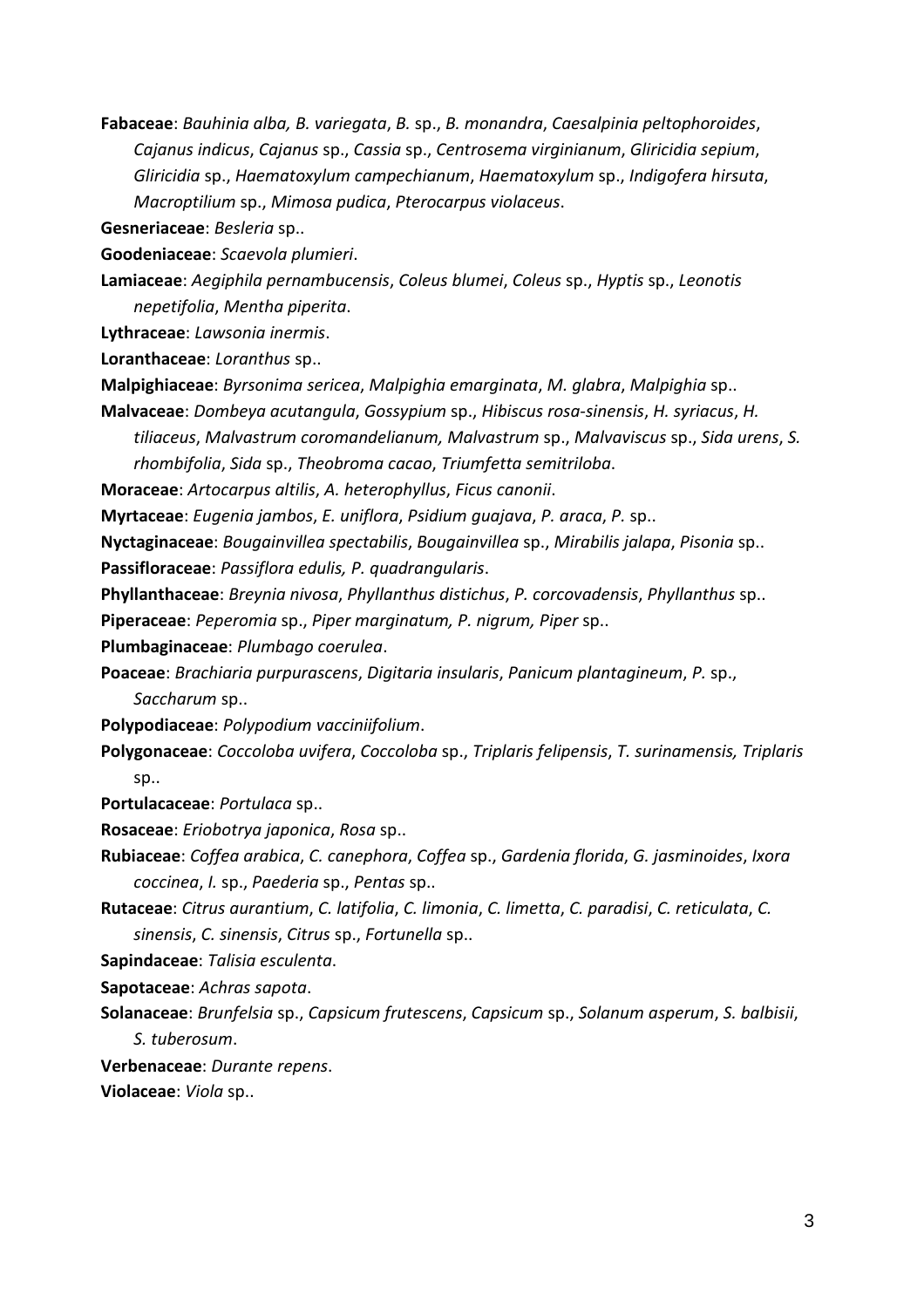

**Figure 2** *Praelongorthezia praelonga* adult female, showing the dorsum mostly covered with white wax plates, British Virgin Islands © Fera



**Figure 3** *Praelongorthezia praelonga* infestation on bougainvillea, Saint Lucia © Chris Malumphy



**Figure 4** *Praelongorthezia praelonga* infestation on an unidentified wild plant, saint Lucia © Chris Malumphy



**Figure 5** *Praelongorthezia praelonga* infestation on *Codaieum*, Saint Lucia © Chris Malumphy



**Figure 6** *Insignorthezia insignis* infestation on aubergine © C. Fera



**Figure 7** *Insignorthezia insignis* adult showing large bare patches on the dorsum © Fera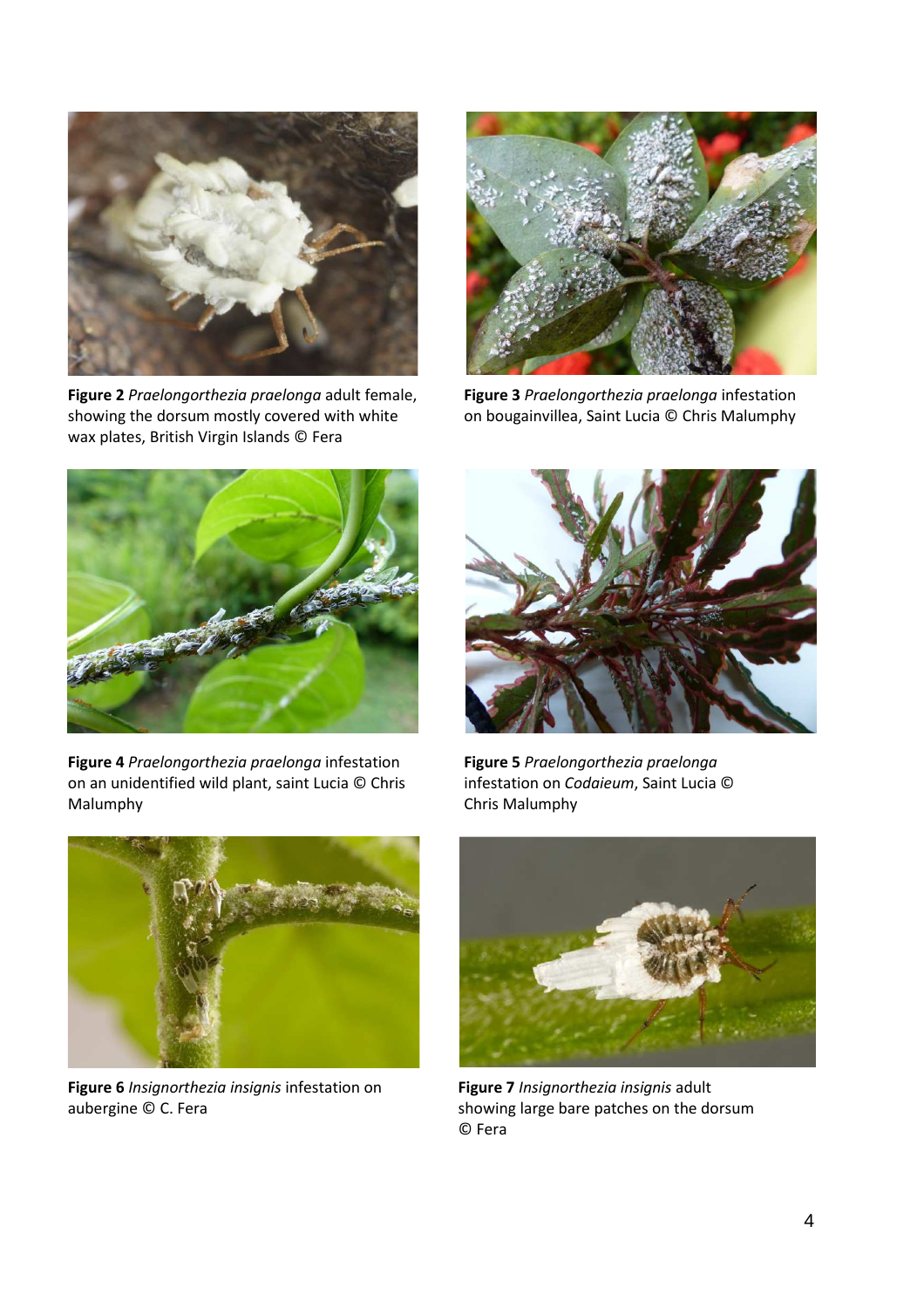### **Description**

The adult female (Fig. 2) is nearly 2 mm long, 1.25 mm wide, with the body dorsally completely covered with fragile white secretion, showing a more or less distinct, but narrow bare streak near each margin, separating the dorsal and marginal plates, the secretions are arranged in lateral and dorsal tufts. Mature females carry a posterior, elongate ovisac, up to 6 mm long.

Kondo *et al.* (2013) provide detailed morphological descriptions, illustration and photographs of the adult female, and a key to the genera in the tribe Ortheziini. Kozár (2004) provides identification keys in a monograph to the Ortheziidae of the world.

*Praelongorthezia praelonga* may easily be confused in the field with the greenhouse orthezia *Insignorthezia insignis* (Browne) (compare Fig. 6 with Figs 3-5). The latter species occurs throughout the tropics and subtropics, including most of the UKOTs, and is an occasional glasshouse pest in temperate regions. It is also highly polyphgous and shares many of the host plants with *P. praelonga*. They may be separated using a x10 hand lens; the dorsum of *P. praelonga* is mostly covered with wax plates (Fig. 2), whereas the dorsum of *I. insignis* has large bare patches (Fig. 7).

# **Biology**

*Praelongorthezia praelonga* is sexually reproductive, lays eggs in an ovisac that is carried by the adult female, has multiple overlapping generations per year and a lengthy life cycle lasting between 40 and 200 days. The duration of the life cycle is affected by the host species and temperature. The optimal temperature for development is about 25ºC, with the maximum temperature limit of 38ºC, and the minimum limit of 15ºC.

### **Dispersal and Detection**

All developmental stages (except the eggs) are mobile. First instars may be dispersed in air currents and *P. praelonga* may be transported over long distances in plant trade. Large infestations of *P. praelonga* are highly conspicuous due to the white wax secretions but low density populations may be difficult to detect during routine phytosanitary inspections due to its relatively small size and sessile nature.

## **Economic Impact**

*Praelongorthezia praelonga* is an economic pest of citrus in the Neotropics, causing dieback, premature leaf loss, reduction in yield (due in part to the fruit being smothered with sooty moulds growing on the honeydew excreted by the insects) and occasional death of trees. It can also be a serious pest of many ornamental plants including *Bougainvillea* (Fig 3), *Coccoloba* (Fig. 1), *Codiaeum* (Fig. 5), *Malpighia*, *Plumeria* and *Spathodea*, causing leaf loss, dieback, and occasional mortality. The economic importance, damage and control are reviewed by Kondo *et al.* (2013).